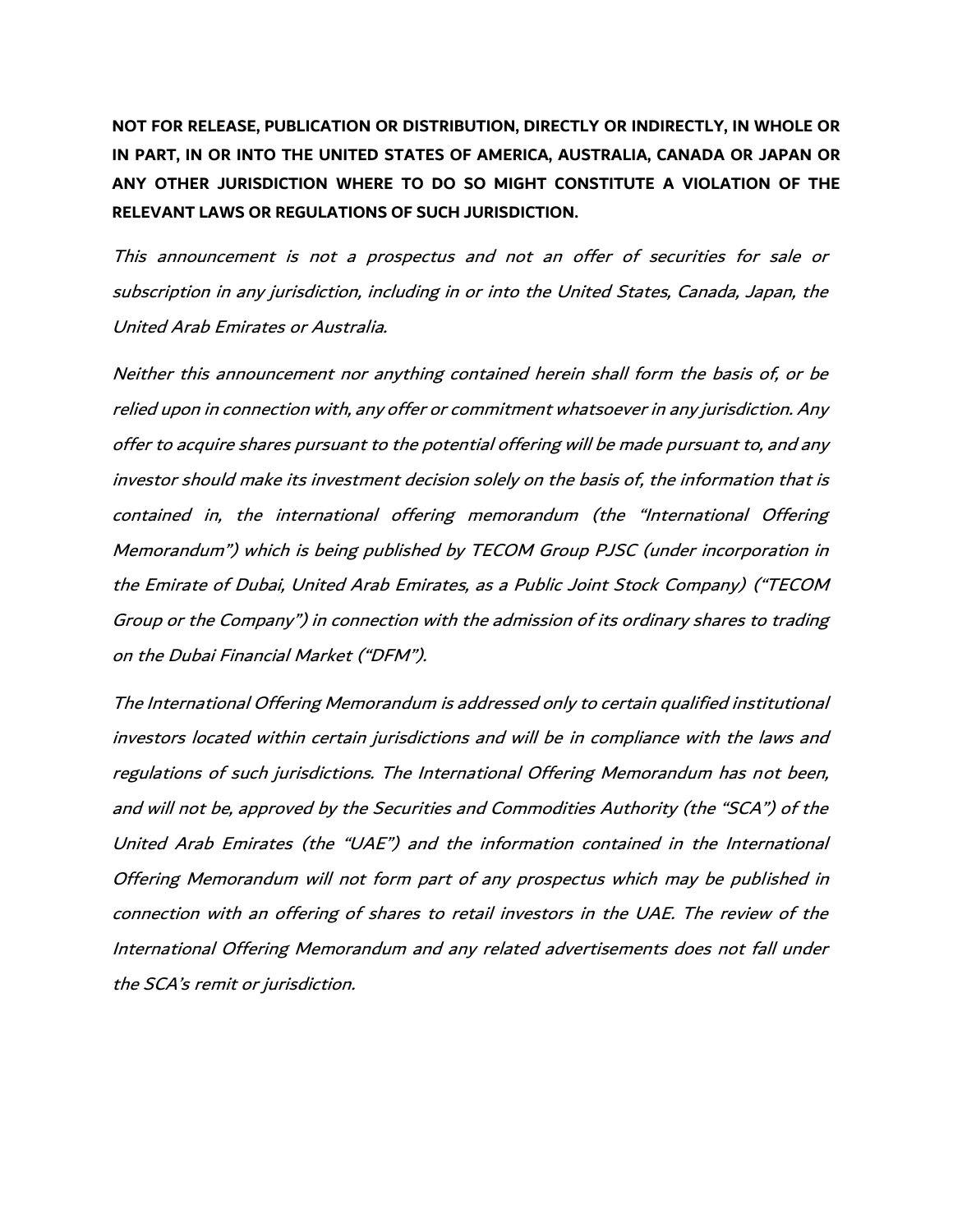# **TECOM GROUP ANNOUNCES OFFER PRICE RANGE AND START OF SUBSCRIPTION PERIOD FOR INITIAL PUBLIC OFFERING**

- Price range has been set at between AED 2.46 and AED 2.67 per share, implying a market capitalisation of between AED 12.3 billion (US\$ 3.4 billion) and AED 13.4 billion (US\$ 3.6 billion)
- A total of 625 million (625,000,000) shares, equivalent to 12.5% of TECOM Group's issued share capital, will be offered, with DHAM LLC (the "Selling Shareholder"), reserving the right to increase the size of the Global Offering
- The UAE Strategic Investment Fund and Shamal Holding will be cornerstone investors in the IPO with a total commitment of AED 283.75 million (US\$ 77.25 million)
- The IPO subscription period starts today and runs until 23 June 2022 for the UAE Retail Offering and 24 June 2022 for the Qualified Investor Offering
- The final offer price will be determined through a book-building process and is expected to be announced on 27 June 2022
- Admission of the shares to trading on the DFM is expected on 5 July 2022

TECOM Group , a member of the Dubai Holding group and owner, manager and operator of 10 strategic, sector-focused business districts across Dubai and a major contributor to the rapid growth of Dubai's knowledge and innovation-based economy, today announces the offer price range per share and the start of the subscription period for its initial public offering ("IPO or the "Global Offering") on the Dubai Financial Market ("DFM").

#### **DETAILS OF THE OFFERING PRICE RANGE**

The price range for the Global Offering has been set at between AED 2.46 and AED 2.67 per share.

A total of 625 million (625,000,000) shares, equivalent to 12.5% of TECOM Group's issued share capital, will be offered, with DHAM LLC ("DHAM" or "Dubai Holding Asset Management" or "Selling Shareholder"), reserving the right to amend the size of the Global Offering at any time prior to the end of the subscription period at its sole discretion, subject to the applicable laws of the UAE and the approval of the SCA.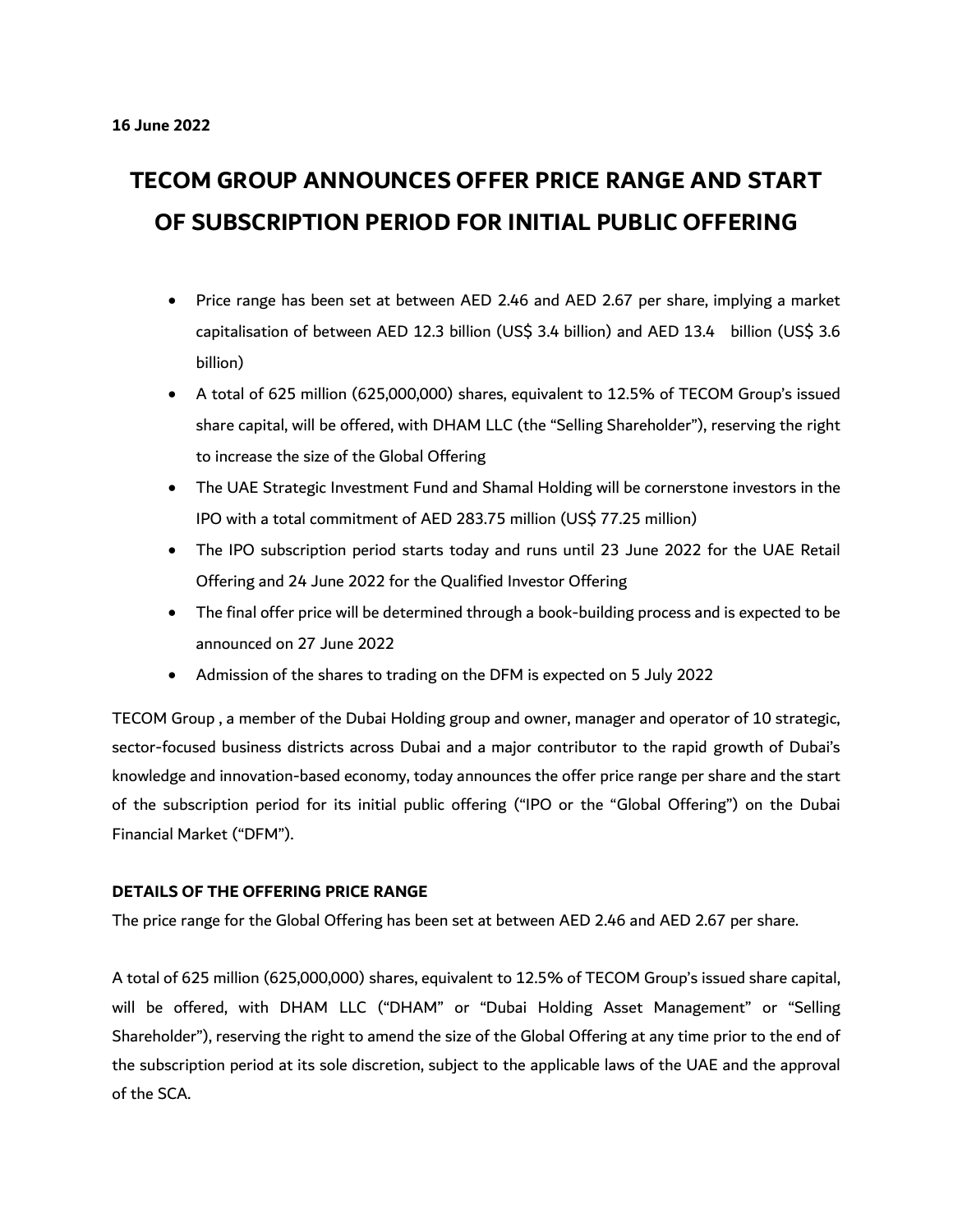The total Offering size is expected to be between AED 1.5 billion (US\$ 419 million) and AED 1.7 billion (US\$ 454 million), implying a market capitalisation at listing of between AED 12.3 billion (US\$ 3.4 billion) and AED 13.4 billion (US\$ 3.6 billion).

## **SUBSCRIPTION PROCESS**

As previously announced, the Global Offering is available to the following subscribers:

- − to individual and other investors and to Dubai Holding Group Eligible Employees (as defined in the prospectus relating to the UAE Retail Offer (the "UAE Prospectus")) as part of the UAE Retail Offer; and
- − to professional investors and other investors in a number of countries, including in the UAE, as part of the Qualified Institutional Offering and the Exempt Offer (the "Qualified Investor Offering**"**).

The IPO subscription period starts today and runs until 23 June 2022 for the UAE Retail Offering and 24 June 2022 for the Qualified Investor Offering.

The final offer price will be determined through a book building process and is expected to be announced on 27 June 2022.

The completion of the Offering and Admission is currently expected to take place on 5 July 2022, subject to market conditions and obtaining relevant regulatory approvals in the UAE, including approval of Admission to listing and trading on the DFM.

Details of the Offering are available in the UAE Prospectus with respect to the UAE Retail Offering and the English-language International Offering Memorandum with respect to the Qualified Investor Offering. The UAE Prospectus and the International Offering Memorandum are available at [ipo.tecomgroup.ae.](https://ipo.tecomgroup.ae/) There is also a dedicated IPO call centre number: 800-TECOM-IPO.

Emirates NBD Capital PSC, First Abu Dhabi Bank PJSC, Goldman Sachs International, Morgan Stanley & Co. International plc and UBS AG, London Branch have been appointed as Joint Global Coordinators and Joint Bookrunners.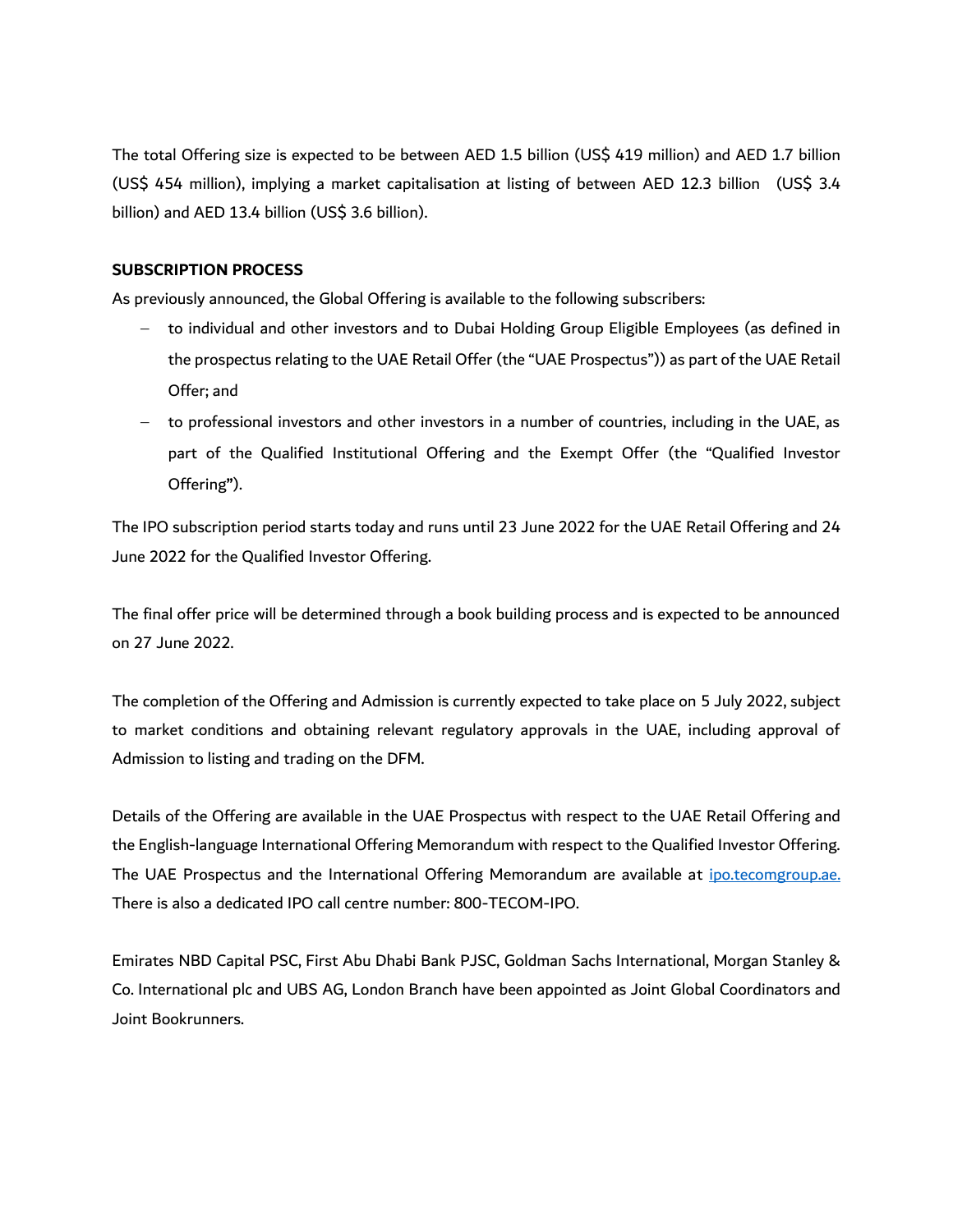Emirates NBD Bank PJSC has been appointed as the Lead Receiving Bank. Abu Dhabi Commercial Bank PJSC, Abu Dhabi Islamic Bank PJSC, Ajman Bank PJSC, Commercial Bank of Dubai PSC, Dubai Islamic Bank PJSC, Emirates Islamic Bank PJSC, First Abu Dhabi Bank PJSC, Mashreq Bank PSC, and Sharjah Islamic Bank PJSC, have also been appointed as Receiving Banks.

#### **CORNERSTONE INVESTORS**

On 15 June 2022, the Company entered into cornerstone investment agreements with the UAE Strategic Investment Fund and Shamal Holding LLC (together, the "Cornerstone Investors"), which have committed to purchasing shares in the Qualified Investor Offering at the Offer Price. In aggregate The UAE Strategic Investment Fund and Shamal Holding have committed AED 283.75 million (US\$ 77.25 million) to the IPO, subject to the final offer price being determined, with their shares subject to a 180-day lock-up arrangement, following listing.

Subsequent to HH Sheikh Maktoum bin Mohammed bin Rashid Al Maktoum's announcement on the planned listing of 10 Government-owned companies on the DFM, the UAE Strategic Investment Fund was established to act as a strategic long-only investor in key Dubai IPOs. The UAE Strategic Investment Fund is a segregated portfolio of Emirates NBD AM SPC managed by Emirates NBD Asset Management, one of the largest and longest established asset managers in the Middle East with a long-standing track record of investing in, amongst other asset classes, listed equities within the MENA region via segregated mandates and mutual funds.

Shamal Holding LLC is a Dubai-based investment firm that manages a diversified portfolio of investments strategically aligned with Dubai's economic growth ambitions.

### **SHARIA COMPLIANCE**

The Internal Sharia Supervision Committees of Emirates NBD Bank PJSC and First Abu Dhabi Bank PJSC have issued pronouncements confirming that, in their view, the Global Offering is compliant with Sharia principles. Investors may not rely on these pronouncements and should undertake their own due diligence to ensure that the Global Offering is Shariah-compliant for their own purposes.

-Ends-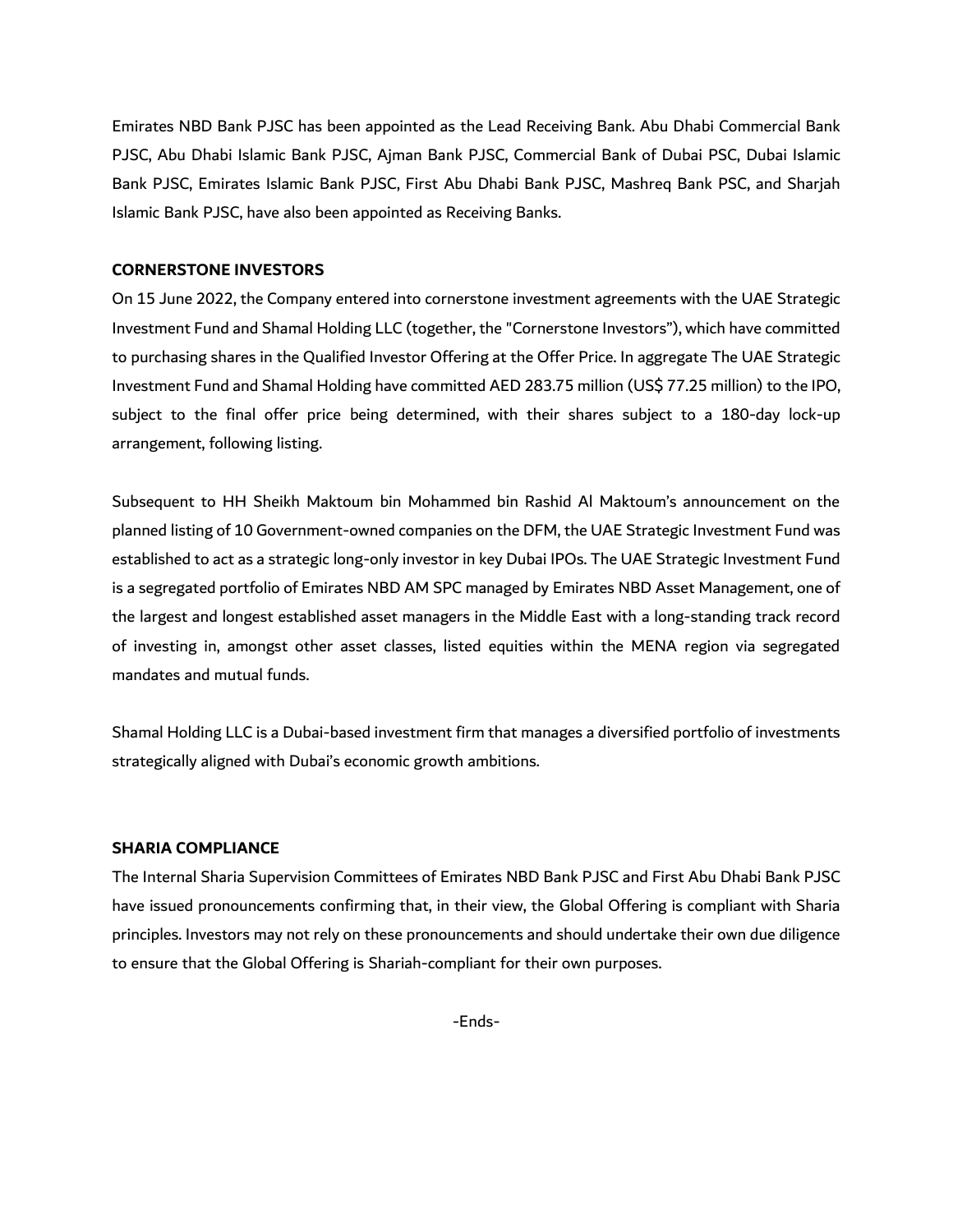# **MEDIA ENQUIRIES**

[media@tecomgroup.ae](mailto:media@tecomgroup.ae)

**TECOM Group 19 COM Group 19 COM Group 19 COM Group 19 COM Brunswick Group** Celine Aswad tecomgroup[@brunswickgroup.com](mailto:tecomgroup@brunswickgroup.com) +971 56 536 4322

# **INVESTOR RELATIONS ENQUIRIES**

[ir@tecomgroup.ae](mailto:ir@tecomgroup.ae) +971 4 391 3928

# **JOINT GLOBAL COORDINATORS AND JOINT BOOKRUNNERS**

Emirates NBD Capital PSC First Abu Dhabi Bank PJSC Goldman Sachs International Morgan Stanley & Co. International plc UBS AG, London Branch

## **LEAD RECEIVING BANK**

Emirates NBD Bank PJSC Dedicated IPO call centre number: 800-TECOM-IPO open from 09 June 2022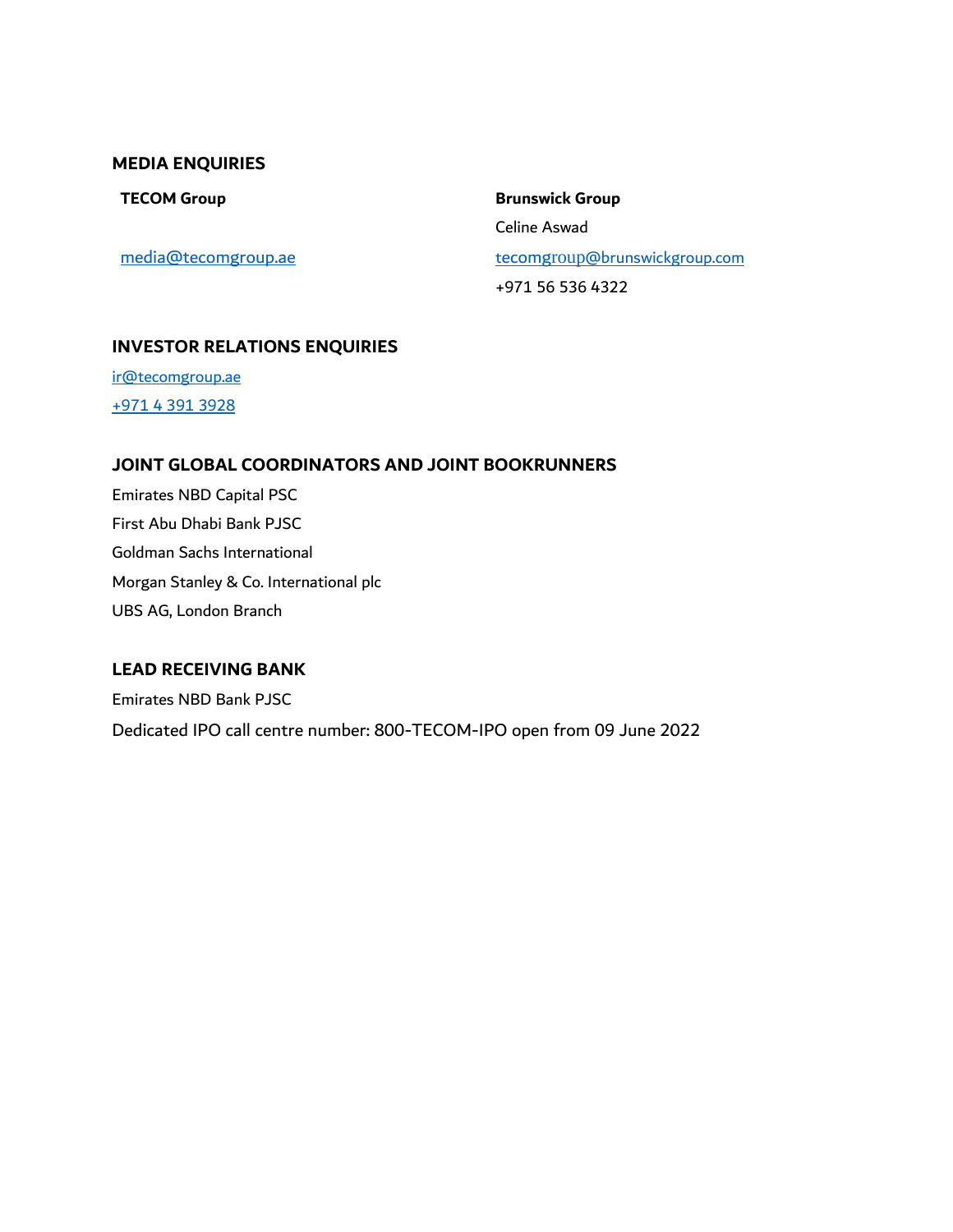#### **DISCLAIMER**

The information contained in this announcement is for background purposes only and does not purport to be full or complete. No reliance may or should be placed by any person for any purposes whatsoever on the information contained in this announcement or on its completeness, accuracy or fairness. The information in this announcement is subject to change. No obligation is undertaken to update this announcement or to correct any inaccuracies, and the distribution of this announcement shall not be deemed to be any form of commitment on the part of TECOM Group to proceed with the IPO or any transaction or arrangement referred to herein. This announcement has not been approved by any competent regulatory authority. None of the Joint Global Coordinators and/or any of their respective subsidiary undertakings, affiliates or any of their respective directors, officers, employees, advisers and/or agents are responsible for the contents of this announcement.

This announcement does not constitute or form part of any offer or invitation to sell or issue, or any solicitation of any offer to purchase or subscribe for any shares or any other securities nor shall it (or any part of it) or the fact of its distribution, form the basis of, or be relied on in connection with or act as an inducement to enter into, any contract or commitment whatsoever. Investors should not purchase any shares referred to in this announcement except on the basis of information in the International Offering Memorandum being published by TECOM Group in connection with the proposed admission of its ordinary shares to trading on the Dubai Financial Market. The IPO and the distribution of this announcement and other information in connection with the IPO in certain jurisdictions may be restricted by law and persons into whose possession this announcement, any document or other information referred to herein comes should inform themselves about, and observe, any such restrictions. Any failure to comply with these restrictions may constitute a violation of the securities laws of any such jurisdiction.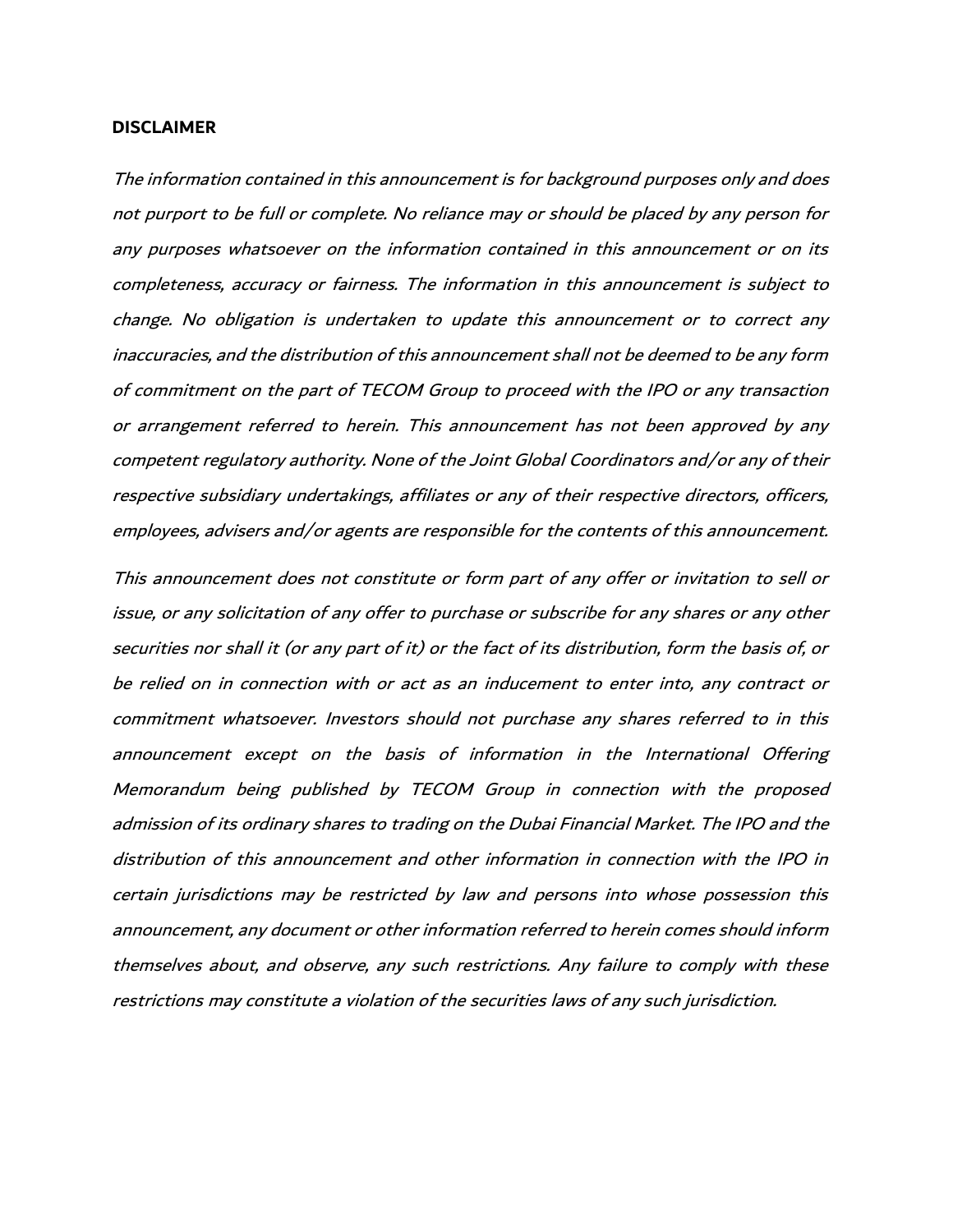In particular, this announcement does not contain or constitute an offer of, or the solicitation of an offer to buy or subscribe for, securities to any person in the United States, Australia, Canada, the United Arab Emirates or Japan, or in any jurisdiction to whom or in which such offer or solicitation is unlawful. The securities referred to herein have not been and will not be registered under the U.S. Securities Act of 1933, as amended (the "Securities Act") and may not be offered or sold in the United States, except pursuant to an exemption from, or in a transaction not subject to, the registration requirements of the Securities Act and in compliance with applicable state law. The offer and sale of the securities referred to herein has not been and will not be registered under the Securities Act or under the applicable securities laws of the United States, Australia, Canada or Japan. Subject to certain exceptions, the securities referred to herein may not be offered or sold in Australia, Canada or Japan or to, or for the account or benefit of, any national, resident or citizen of Australia, Canada or Japan. Any securities sold in the United States will be sold only to qualified institutional buyers (as defined in Rule 144A under the Securities Act) in reliance on Rule 144A ("QIBs"). There will be no public offer of the securities in the United States or any jurisdiction other than the UAE. Copies of this announcement are not being, and should not be, distributed in or sent into the United States, Australia, Canada, the United Arab Emirates or Japan.

In the European Economic Area (the "EEA"), this announcement and this Offering are only addressed to and directed at persons in member states of the EEA who are "qualified investors" within the meaning of Article 2(e) of Regulation (EU) 2017/1129 (as amended) ("EU Qualified Investors"). In the United Kingdom, this announcement and this Offering are only addressed to and directed at persons who are "qualified investors" within the meaning of Article 2(e) of Regulation (EU) 2017/1129 (as amended), as it forms part of UK law by virtue of the European Union (Withdrawal) Act 2018 who (i) have professional experience in matters relating to investments falling within Article 19(5) of The Financial Services and Markets Act 2000 (Financial Promotion) Order 2005, as amended (the "Order"); (ii) are high net worth entities falling within Article 49(2)(a) to (d) of the Order; and/or (iii) other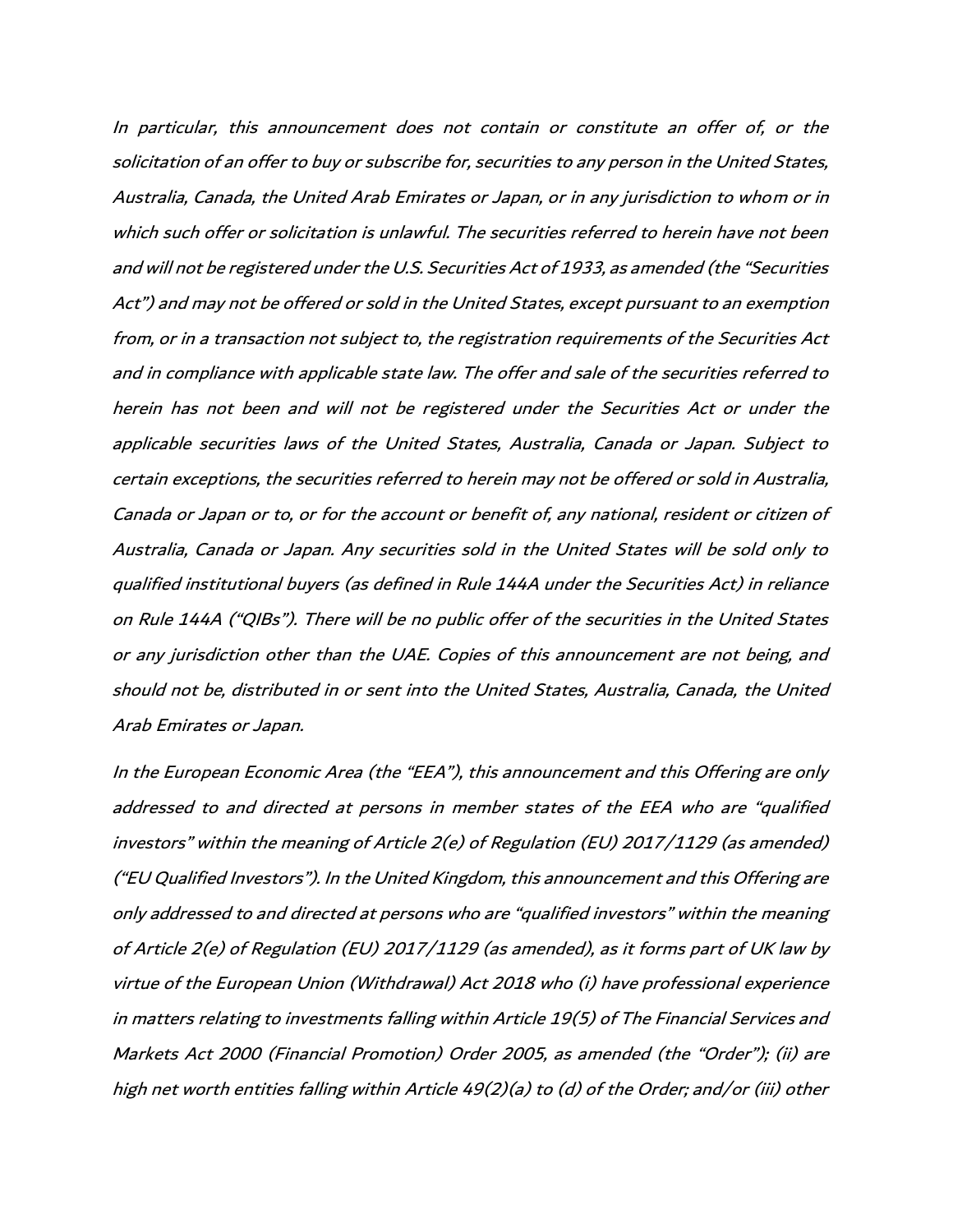persons to whom it may lawfully be communicated (all such persons being referred to in (i), (ii), and (iii) are defined as "UK Qualified Investors").

In the Abu Dhabi Global Market (the "ADGM"), this announcement is directed only at persons who are "Authorised Persons" or "Recognised Bodies" (as such terms are defined in the Financial Services Regulatory Authority's (the "FSRA") Financial Services and Markets Regulations (the "FSMR")) or persons to whom an invitation or inducement to engage in investment activity (within the meaning of section 18 of the FSMR) in connection with the issue or sale of any securities may otherwise lawfully be communicated or caused to be communicated (together, "ADGM Qualified Investors").

In the Dubai International Financial Centre (the "DIFC"), this announcement is directed only at persons who meet the "Deemed Professional Client" criteria set out in Rule 2.3.4 of the Dubai Financial Services Authority's (the "DFSA") Conduct of Business Module of the DFSA Rulebook and who are not natural persons (together, "DIFC Qualified Investors").

This announcement must not be acted or relied on (i) in the United States, by persons other than QIBs; (ii) in any member state of the EEA, by persons who are not EU Qualified Investors; (iii) in the United Kingdom, by persons who are not UK Qualified Investors; (iv) in the ADGM, by persons who are not ADGM Qualified Investors; and (v) in the DIFC, by persons who are not DIFC Qualified Investors. Any securities, and any invitation, offer or agreement to subscribe, purchase or otherwise acquire such securities, and any investment activity, to which this announcement relates (i) in any member state of the EEA is available only to, and may be engaged in only with, EU Qualified Investors; and (ii) in the United Kingdom is available only to, and may be engaged only with, UK Qualified Investors.

This announcement has not been reviewed, verified, approved and/or licensed by the Central Bank of the UAE, the Securities and Commodities Authority of the UAE and/or any other relevant licensing authority in the UAE including any licensing authority incorporated under the laws and regulations of any of the free zones established and operating in the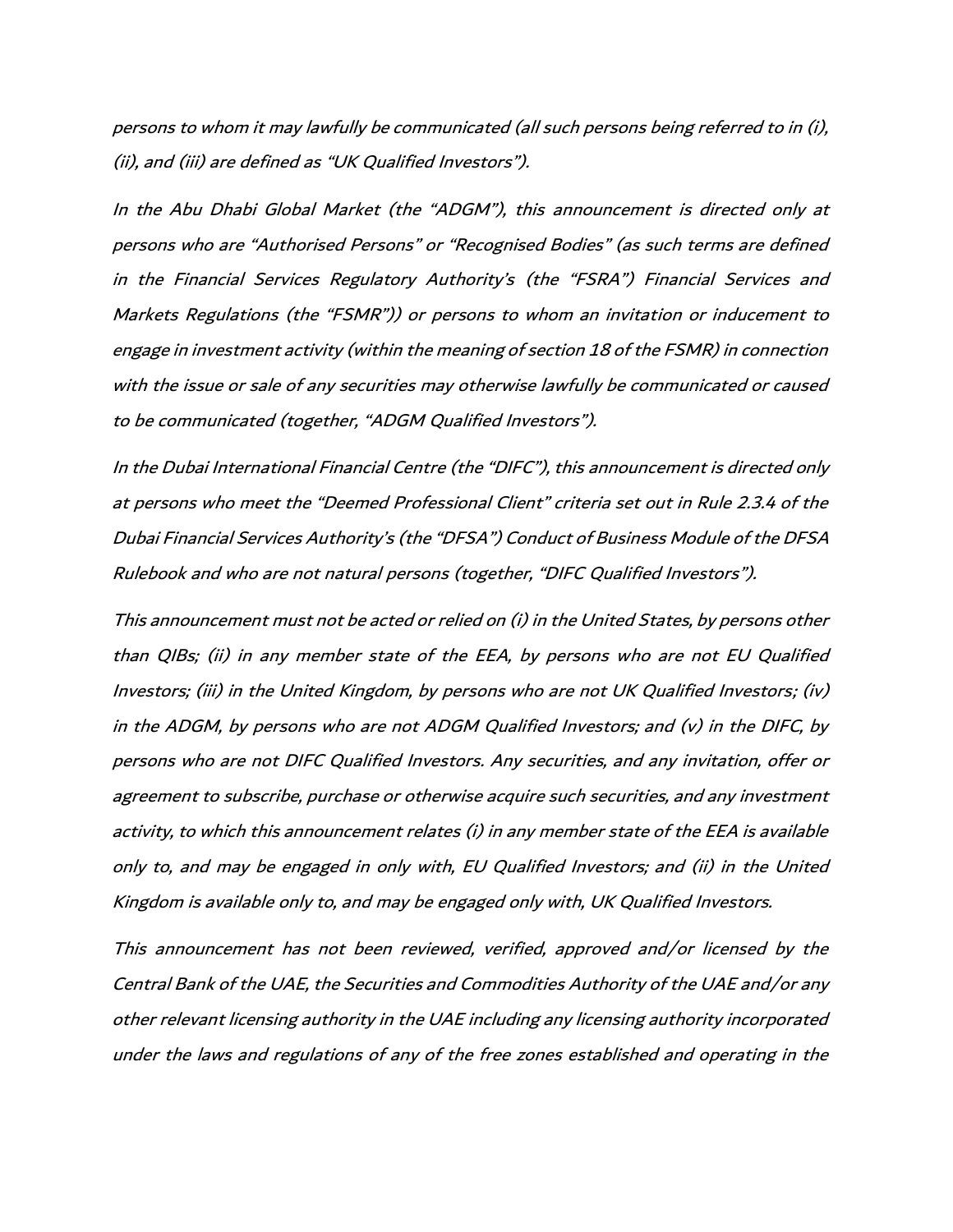territory of the UAE, including the FSRA and the DFSA or any other authority in any other jurisdiction.

Exempt offer statement (DIFC): This announcement relates to a potential Exempt Offer which may be made in the DIFC in accordance with the Dubai Financial Services Authority's ("DFSA") Rulebook. It is intended for distribution only to persons of a type specified in those rules. It must not be delivered to, or relied on by, any other person. The DFSA has no responsibility for reviewing or verifying any documents in connection with Exempt Offers. The DFSA has not approved this announcement nor taken steps to verify the information set out in it and has no responsibility for it. The securities to which this announcement relates may be illiquid and/or subject to restrictions on their resale. Prospective purchasers and subscribers of the securities referred to herein should conduct their own due diligence on the securities. If you do not understand the contents of this announcement, you should consult an authorised financial adviser.

Exempt Offer Statement (ADGM): This announcement relates to a potential Exempt Offer which may be made in accordance with the Market Rules of the ADGM Financial Services Regulatory Authority. This announcement is intended for distribution only to persons of a type specified in the Market Rules. It must not be delivered to, or relied on by, any other person. The ADGM Financial Services Regulatory Authority has no responsibility for reviewing or verifying any documents in connection with Exempt Offers. The ADGM Financial Services Regulatory Authority has not approved this announcement nor taken steps to verify the information set out in it, and has no responsibility for it. The securities to which this announcement relates may be illiquid and/or subject to restrictions on their resale. Prospective purchasers of the securities referred to herein should conduct their own due diligence on the securities. If you do not understand the contents of this announcement you should consult an authorised financial advisor.

Notice to Prospective Investors in the Kingdom of Saudi Arabia: This document may not be distributed in the Kingdom of Saudi Arabia except to such persons as are permitted under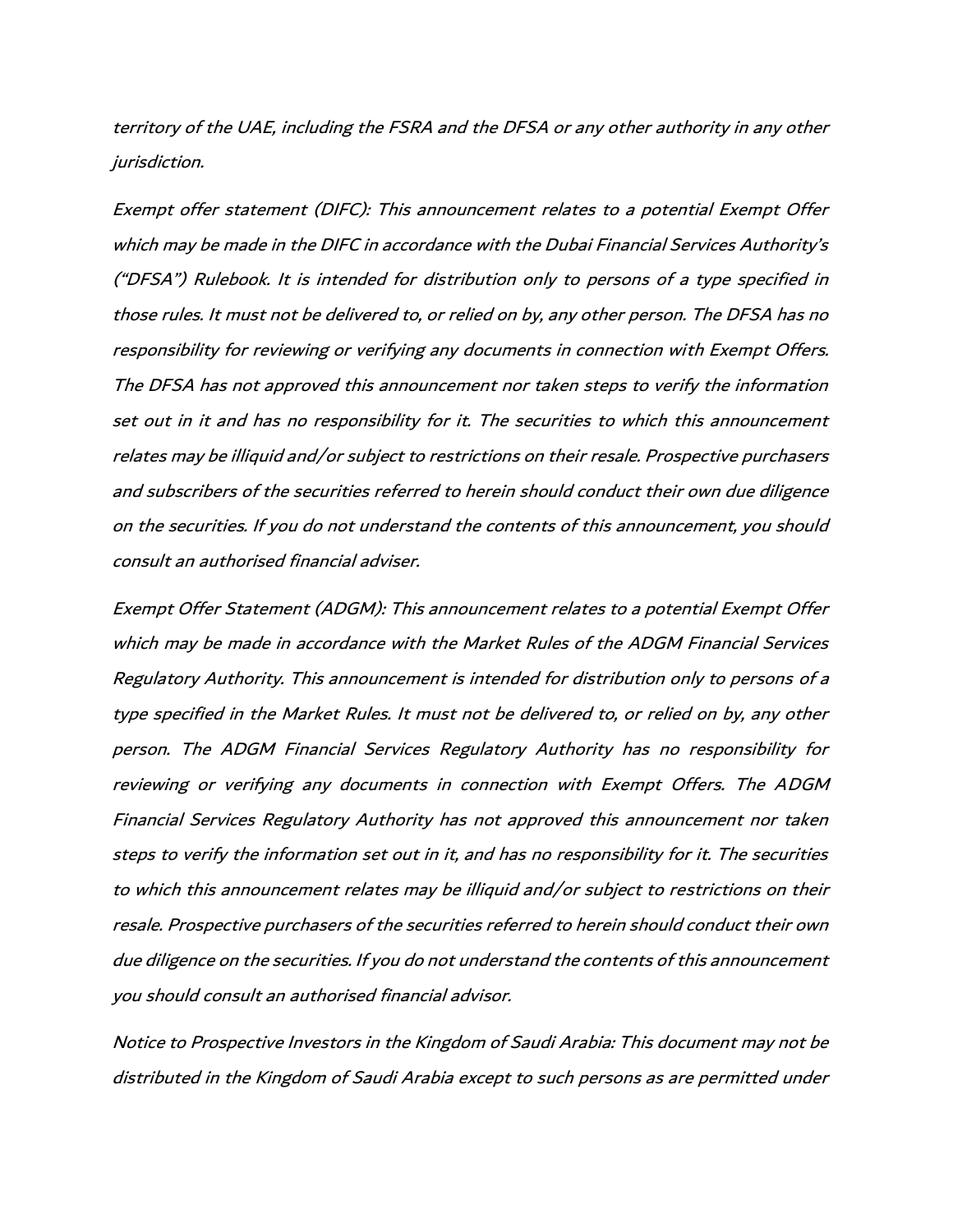the Rules on the Offer of Securities and Continuing Obligations issued by the Board of the Capital Market Authority (the "Capital Market Authority") pursuant to resolution number 3-123-2017, dated 27 December 2017, based on the Capital Market Law issued by Royal Decree No. M/30 dated 2/6/1424H, as amended by Resolution of the Board of the Capital Market Authority number 5-5-2022 dated 5 January 2022.

Solely for the purposes of the product governance requirements of Chapter 3 of the FCA Handbook Product Intervention and Product Governance Sourcebook (the "UK Product Governance Requirements"), and/or any equivalent requirements elsewhere to the extent determined to be applicable, and disclaiming all and any liability, whether arising in tort, contract or otherwise, which any "manufacturer" (for the purposes of the UK Product Governance Requirements and/or any equivalent requirements elsewhere to the extent determined to be applicable) may otherwise have with respect thereto, the securities to which this announcement relates have been subject to a product approval process, which has determined that such securities are: (i) compatible with an end target market of retail investors and investors who meet the criteria of professional clients and eligible counterparties, each as defined in Chapter 3 of the FCA Handbook Conduct of Business Sourcebook; and (ii) eligible for distribution through all permitted distribution channels (the "Target Market Assessment"). Notwithstanding the Target Market Assessment, "distributors" should note that: the price of the securities may decline and investors could lose all or part of their investment; the securities offer no guaranteed income and no capital protection; and an investment in the securities to be issued in the Global Offering is compatible only with investors who do not need a guaranteed income or capital protection, who (either alone or in conjunction with an appropriate financial or other adviser) are capable of evaluating the merits and risks of such an investment and who have sufficient resources to be able to bear any losses that may result therefrom. The Target Market Assessment is without prejudice to any contractual, legal or regulatory selling restrictions in relation to the Global Offering. Furthermore, it is noted that, notwithstanding the Target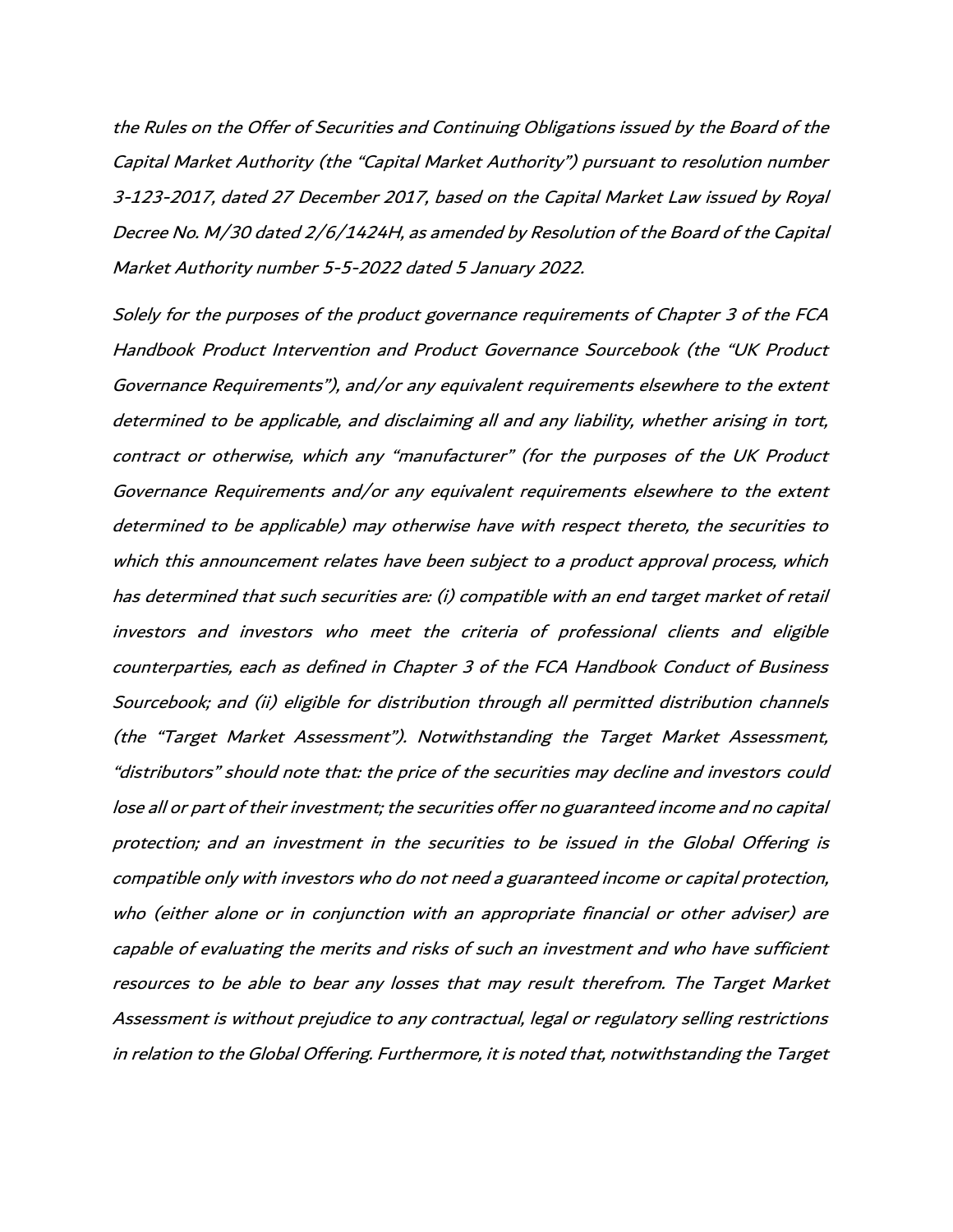Market Assessment, the underwriters will only procure investors who meet the criteria of professional clients and eligible counterparties.

For the avoidance of doubt, the Target Market Assessment does not constitute: (a) an assessment of suitability or appropriateness for the purposes of Chapters 9A or 10A respectively of the FCA Handbook Conduct of Business Sourcebook; or (b) a recommendation to any investor or group of investors to invest in, or purchase, or take any other action whatsoever with respect to the securities.

Each distributor is responsible for undertaking its own target market assessment in respect of the securities and determining appropriate distribution channels.

In connection with the withdrawal of the United Kingdom from the European Union, the Joint Global Coordinators may, at their discretion, undertake their obligations in connection with the potential Offering by any of their affiliates based in the EEA.

If you do not understand the contents of this announcement you should consult an authorised financial adviser.

None of the Selling Shareholder, TECOM Group, the Joint Global Coordinators and/or any of their respective subsidiary undertakings, affiliates or any of their respective directors, officers, employees, advisers, agents or any other person(s) accepts any responsibility or liability whatsoever for, or makes any representation or warranty, express or implied, as to the truth, accuracy, completeness or fairness of the information or opinions in this announcement (or whether any information has been omitted from this announcement) or any other information relating to TECOM Group or associated companies, whether written, oral or in a visual or electronic form, and howsoever transmitted or made available or for any loss howsoever arising from any use of this announcement or its contents or otherwise arising in connection therewith.

This announcement does not constitute a recommendation concerning the IPO. The price and value of securities and any income from them can go down as well as up and, in the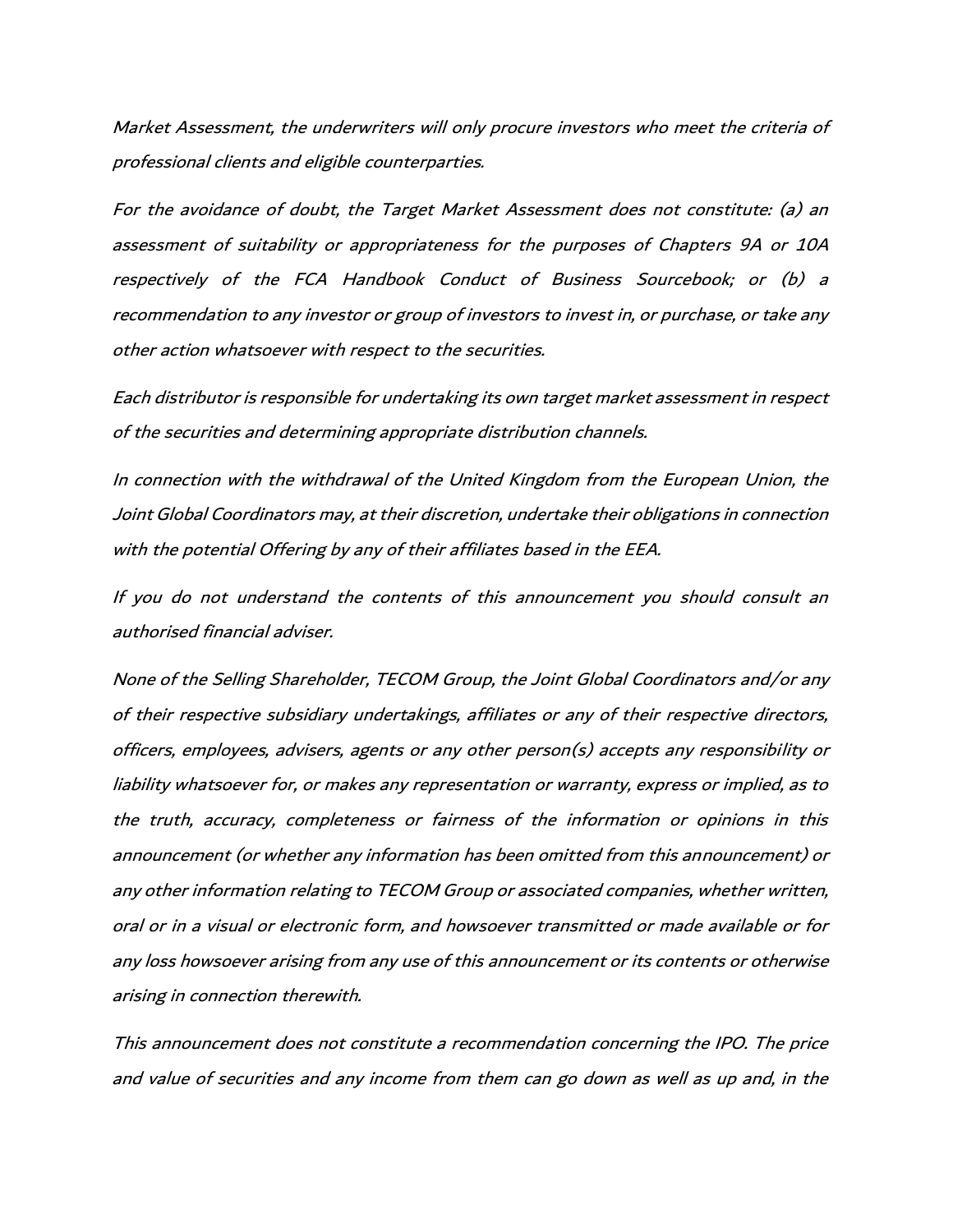worst case, you could lose your entire investment. Past performance is not a guide to future performance. Information in this announcement cannot be relied upon as a guide to future performance. Before purchasing any securities in TECOM Group, persons viewing this announcement should ensure that they fully understand and accept the risks which will be set out in the Prospectus and the International Offering Memorandum prepared for the IPO. There is no guarantee that the IPO will take place and potential investors should not base their financial or investment decisions on the intentions of TECOM Group or any other person in relation to the IPO at this stage. Potential investors should consult a professional adviser as to the suitability of the IPO for the person(s) concerned.

This announcement contains "forward looking" statements, beliefs or opinions, including statements with respect to the business, financial condition, results of operations, liquidity, prospects, growth, strategy and plans of TECOM Group, and the industry in which TECOM Group operates. These forward looking statements involve known and unknown risks and uncertainties, many of which are beyond TECOM Group's control and all of which are based on the Company's current beliefs and expectations about future events. Forward looking statements are sometimes identified by the use of forward looking terminology such as "believes", "expects", "may", "will", "could", "should", "shall", "risk", "intends", "estimates", "aims", "plans", "predicts", "continues", "assumes", "positioned" or "anticipates" or the negative thereof, other variations thereon or comparable terminology or by discussions of strategy, plans, objectives, goals, future events or intentions. These forward-looking statements include all matters that are not historical facts and involve predictions. Forward looking statements may and often do differ materially from actual results. They appear in a number of places throughout this announcement and include statements regarding the intentions, beliefs or current expectations of the directors or TECOM Group with respect to future events and are subject to risks relating to future events and other risks, uncertainties and assumptions relating to TECOM Group's business, concerning, amongst other things, the results of operations, financial condition, prospects, growth and strategies of TECOM Group and the industry in which it operates.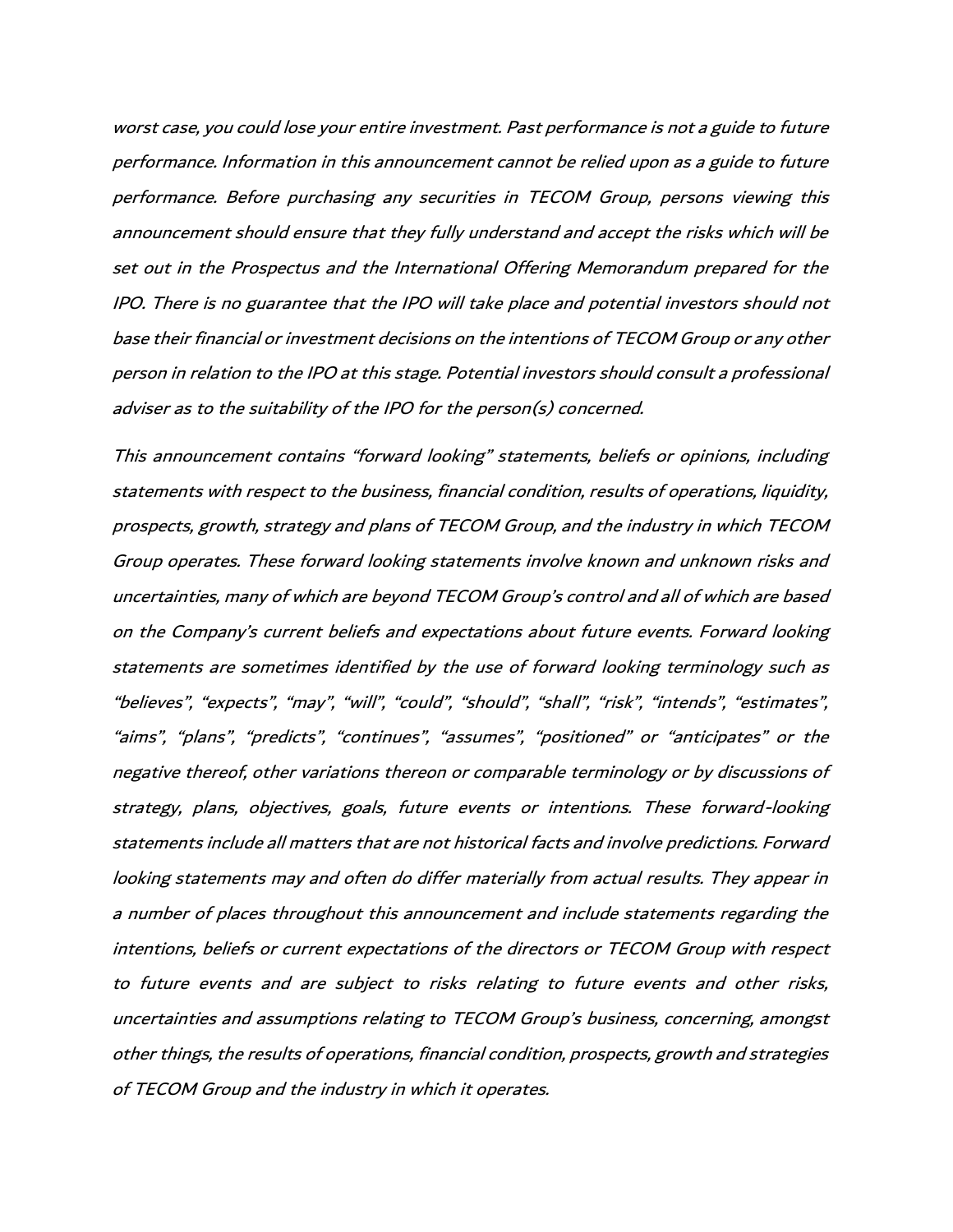No assurance can be given that such future results will be achieved; actual events or results may differ materially as a result of risks and uncertainties facing TECOM Group. Such risks and uncertainties could cause actual results to vary materially from the future results indicated, expressed or implied in such forward-looking statements. The forward-looking statements contained in this announcement speak only as of the date of this announcement. The Selling Shareholder, TECOM Group, the Joint Global Coordinators and/or their respective affiliates, expressly disclaim any obligation or undertaking to release publicly any updates or revisions to any forward-looking statements contained in this announcement to reflect any change in its expectations or any change in events, conditions or circumstances on which such statements are based unless required to do so by applicable law.

Goldman Sachs International, Morgan Stanley & Co. International plc and UBS AG, London Branch are each authorised by the Prudential Regulation Authority (the "PRA") and regulated by the Financial Conduct Authority (the "FCA") and the PRA in the United Kingdom. Emirates NBD Capital PSC and First Abu Dhabi Bank PJSC are each authorised and regulated in the United Arab Emirates by the Central Bank of the UAE.

The Joint Global Coordinators are acting exclusively for the Company and no-one else in connection with the Global Offering. They will not regard any other person as their respective clients in relation to the Global Offering and will not be responsible to anyone other than the Company for providing the protections afforded to their respective clients, nor for providing advice in relation to the Global Offering, the contents of this announcement or any transaction, arrangement or other matter referred to herein.

In connection with the Global Offering, each of the Joint Global Coordinators and any of their affiliates, may take up a portion of the Shares in the Global Offering as a principal position and in that capacity may retain, purchase, sell, or offer to sell for their own accounts such Shares and other securities of the Company or related investments in connection with the Global Offering or otherwise. Accordingly, references in the International Offering